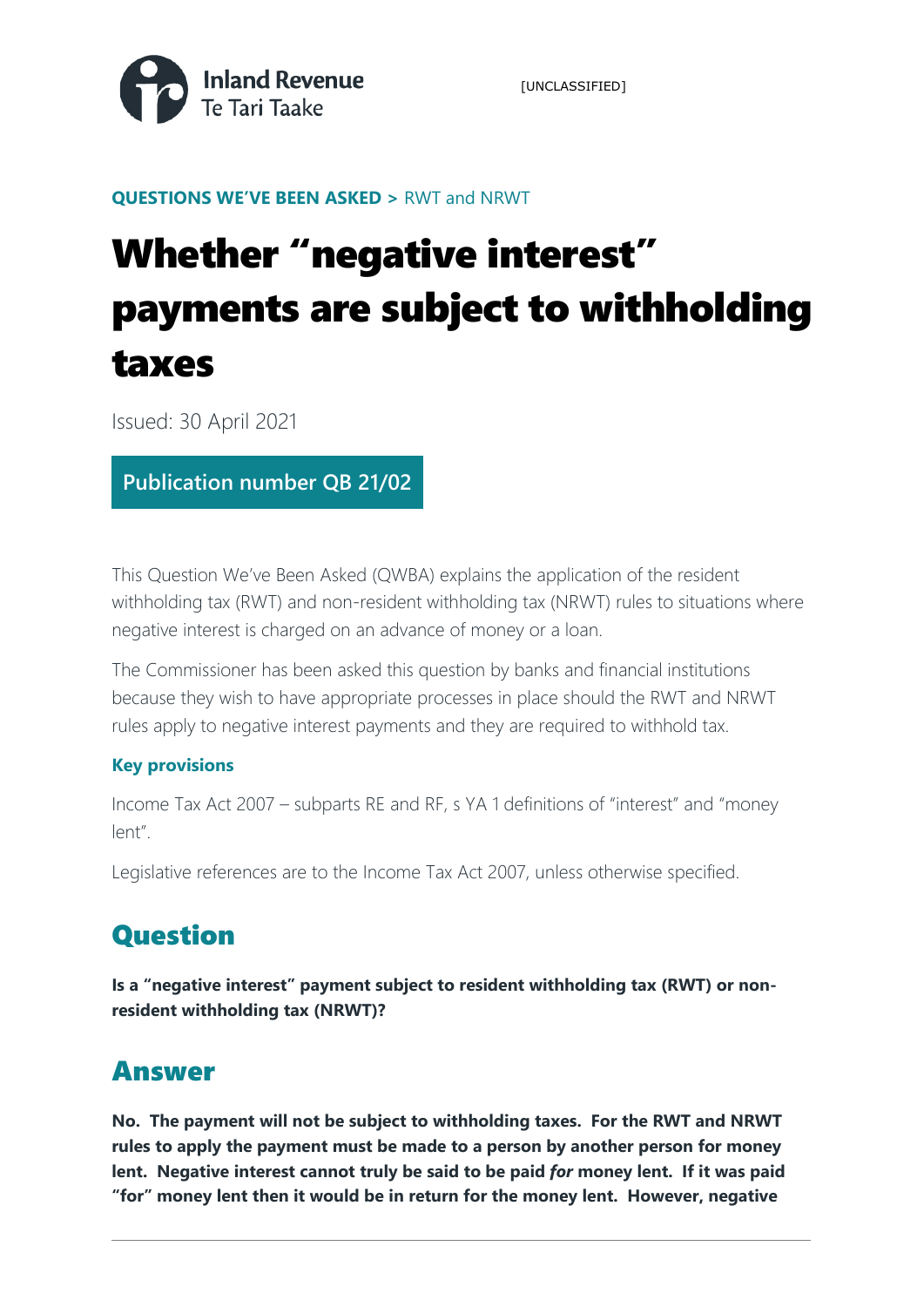**interest is paid to the person receiving the money and it is not a return to a lender from a loan. This conclusion is consistent with the legislative history and case law on the meaning of "interest".**

# Key terms

**RWT** and **NRWT** are taxes that are deducted from investment income before the investor receives it. In the case of interest, a bank or financial institution will usually deduct RWT or NRWT at the applicable rate before paying the interest to the investor.

**Negative interest payment** means a payment made as a term of a financial transaction (arrangement) where money is advanced at a negative rate of interest. A negative interest payment is made by the person advancing the money to the person receiving the money. It effectively reverses the usual position for interest where the borrower pays interest to the lender.

## **Background**

- 1. The official cash rate is an interest rate the Reserve Bank of New Zealand sets for use between banks (in the wholesale market). Other interest rates in the retail market – between banks and customers – are priced with reference to the official cash rate.
- 2. New Zealand has never had negative interest rates and, while unusual, such practice is being considered widely overseas. Banks and financial institutions are putting in place processes for the possibility of a negative official cash rate, and the Commissioner has been asked whether withholding taxes will apply to negative interest payments. This issue is less relevant for other taxpayers as they do not usually need to consider whether to withhold RWT or NRWT.
- 3. The scope of this question is concerned with only whether it is necessary to withhold RWT and NRWT and is not intended to address the tax consequences of negative interest generally.

# Explanation

### RWT and NRWT rules

- 4. Normally, interest payments would be subject to withholding under the RWT and NRWT rules. The question is whether negative interest payments come within the RWT or NRWT rules by virtue of being:
	- "resident passive income" as defined in s RE 2; or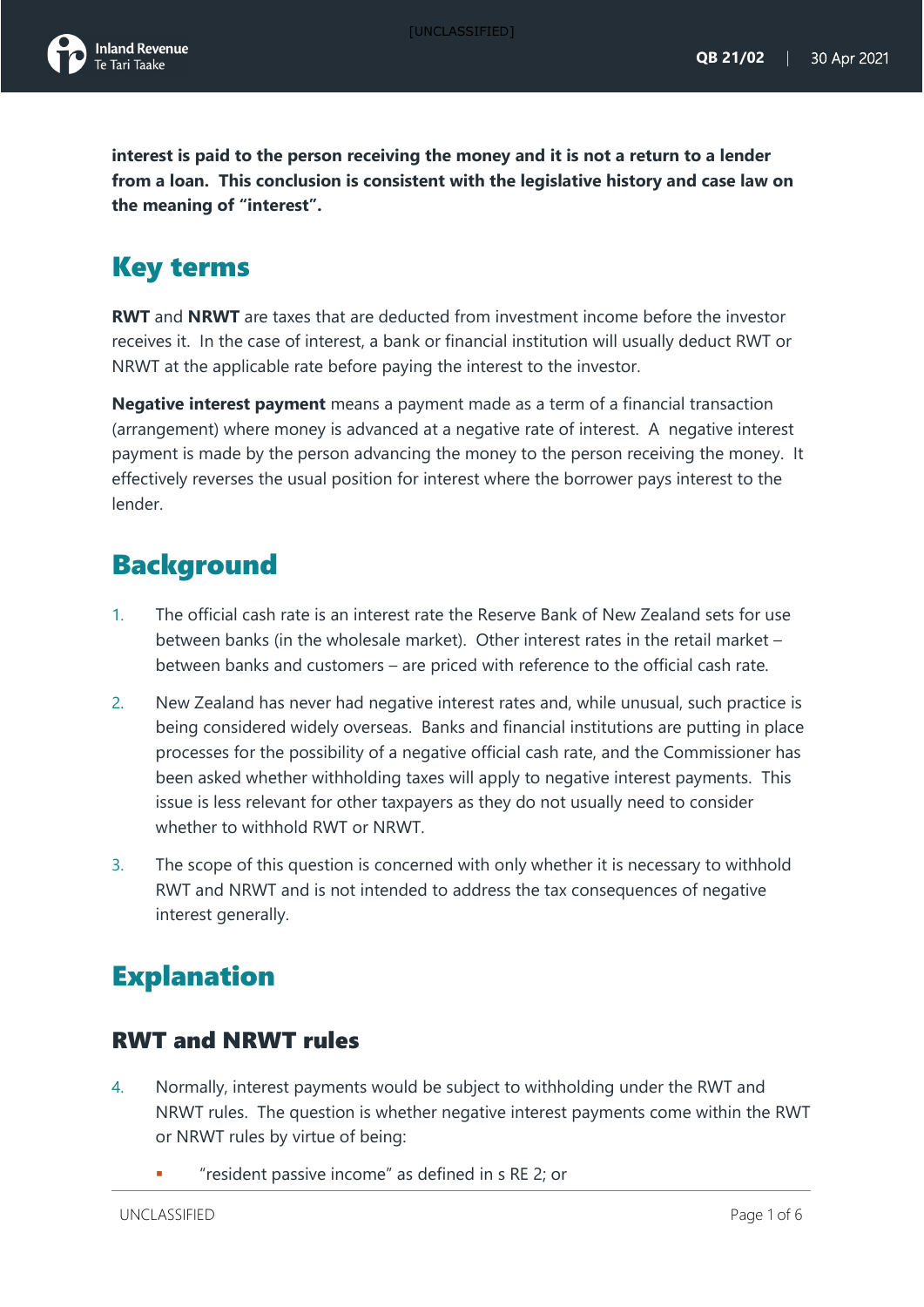- "non-resident passive income" as defined in s RF 2.
- 5. This turns on whether the negative interest payment is "interest" for "money lent" (both as defined in s YA 1).

## "Interest" for "money lent"

6. The s YA 1 definitions of "interest" and "money lent" are wide and relevantly state:

#### **interest,—**

- (a) for a person's income,—
	- (i) means a payment made to the person by another person **for** money lent **to** any person, whether or not the payment is periodical and however it is described or calculated; and
	- (ii) does not include a redemption payment; and
	- (iii) does not include a repayment of money lent:

#### **money lent** means—

…

- (a) an amount of money that a person lends in some way, including by depositing it in an account, whether or not the lending is secured or evidenced in writing: [Emphasis added]
- 7. The definition of "money lent" states that an amount will be money lent, if it is an amount of money that a person "lends" in some way. Depending on the particulars of the transaction, it is arguable that the money advanced in a negative interest transaction is money lent. Similarly, there is an argument that negative interest would be the **payment** required under the definition of interest. However, the Commissioner's view is that a negative interest is not truly a payment made to the borrower "for" money lent "to" the borrower.

### Meaning of "for"

- 8. If "for" in this context requires or implies the giving of interest in exchange and countervailing with – the money lent, then negative interest is not paid "for" the relevant money lent. Put simply, the negative interest payment will not be in exchange for the money lent because both payments flow in the same direction; that is, one party pays both the money and negative interest to the recipient of the funds.
- 9. "For" is not defined in the Act. Dictionary definitions indicate that the word "for" can have a variety of meanings depending on the context in which it is found. Definitions range from "in exchange for", which suggests a direct connection, to "having as a purpose or function" and "with regard to", which permit a wider connection. The case law on the meaning of "for" recognises that it is a "rubbery" word that has a variety of meanings depending on the context (*Wilson & Horton v CIR* (1995) 17 NZTC 12,325 (CA)).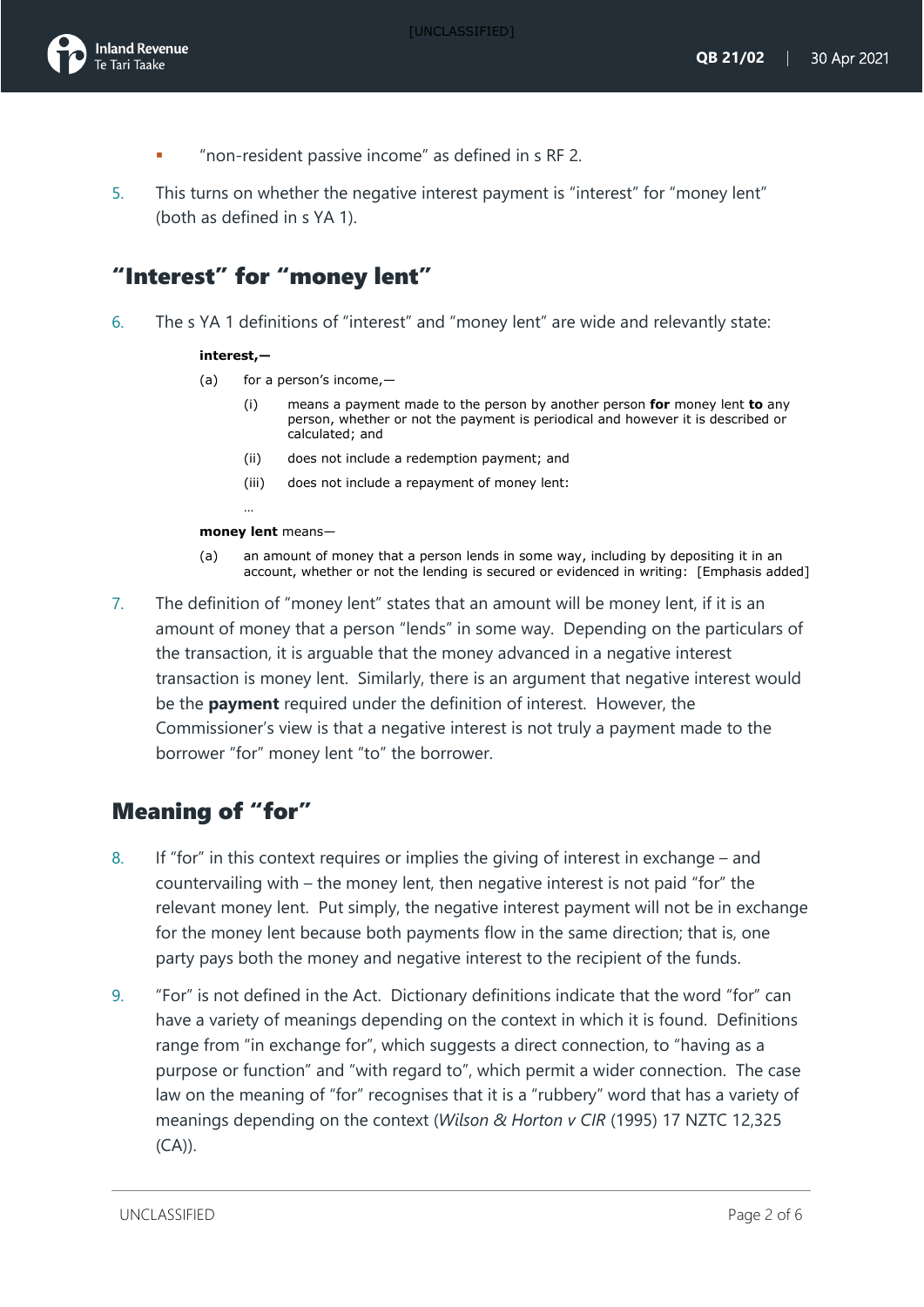

- 10. On the one hand, it could be argued negative interest is paid "with regard" to the money lent. There is a nexus in the sense that, absent money lent in a particular arrangement between two parties, negative interest would not be paid under that arrangement.
- 11. However, the Commissioner considers that the better view is that, in this context, "for" implies the giving of interest in exchange – and countervailing with – the money lent. The word "to" – in the context of the phrase "payment ... for money lent to" – arguably provides some interpretive support for this interpretation of "for". The "for … to" language provides a suggestion that the most appropriate meaning of "for" in this context is in a countervailing, exchange-type manner. Other factors support this interpretation of "for":
	- The previous definition of "interest" in s OB 1 of Income Tax Act 1994 is narrower than the current definition and appears to envisage interest being paid to the lender.
	- **The immediate legislative context appears to support the proposition that the** legislation is concerned with interest paid to the lender and not with payments made to the borrower. Paragraphs (b) and (bb) of the current s YA 1 definition of "interest" both appear to equate the person making payment as being the person who was lent the money.
	- In terms of purpose, the definitions of "interest" and "money lent" were introduced to the Income Tax Act 1976 by the Income Tax Amendment Act 1983 with the apparent intent of taxing returns to the lender.<sup>[1](#page-3-0)</sup>
- 12. Based on this interpretation of "for", a negative interest payment will not be "for" money lent. The negative interest flows in the same direction as the money lent, so it is not given in exchange for the money lent (rather, the payment appears to be made for receiving, accepting or holding the money). "Interest" should, in this context, be the price or compensation for providing money lent – on a time value of money basis or otherwise – and that does not appear to be the case for negative interest.
- 13. In summary, the Commissioner considers that negative interest does not meet the s YA 1 definition of interest because it is not a payment for money lent. In simple terms, it will be "interest" where the borrower pays the lender **for** the money lent. In this case, the lender is paying the borrower for the receiving, acceptance or holding of the money.

<span id="page-3-0"></span><sup>&</sup>lt;sup>1</sup> See the Rt Hon RD Muldoon's Budget speech introducing the new definition of "interest" in *Parliamentary Papers B.6, Financial Statement* (House of Representatives, Wellington, 28 July 1983):, p 26. This passage was also discussed in *Marac Life Assurance Ltd v CIR* [1986] 1 NZLR 694 (CA).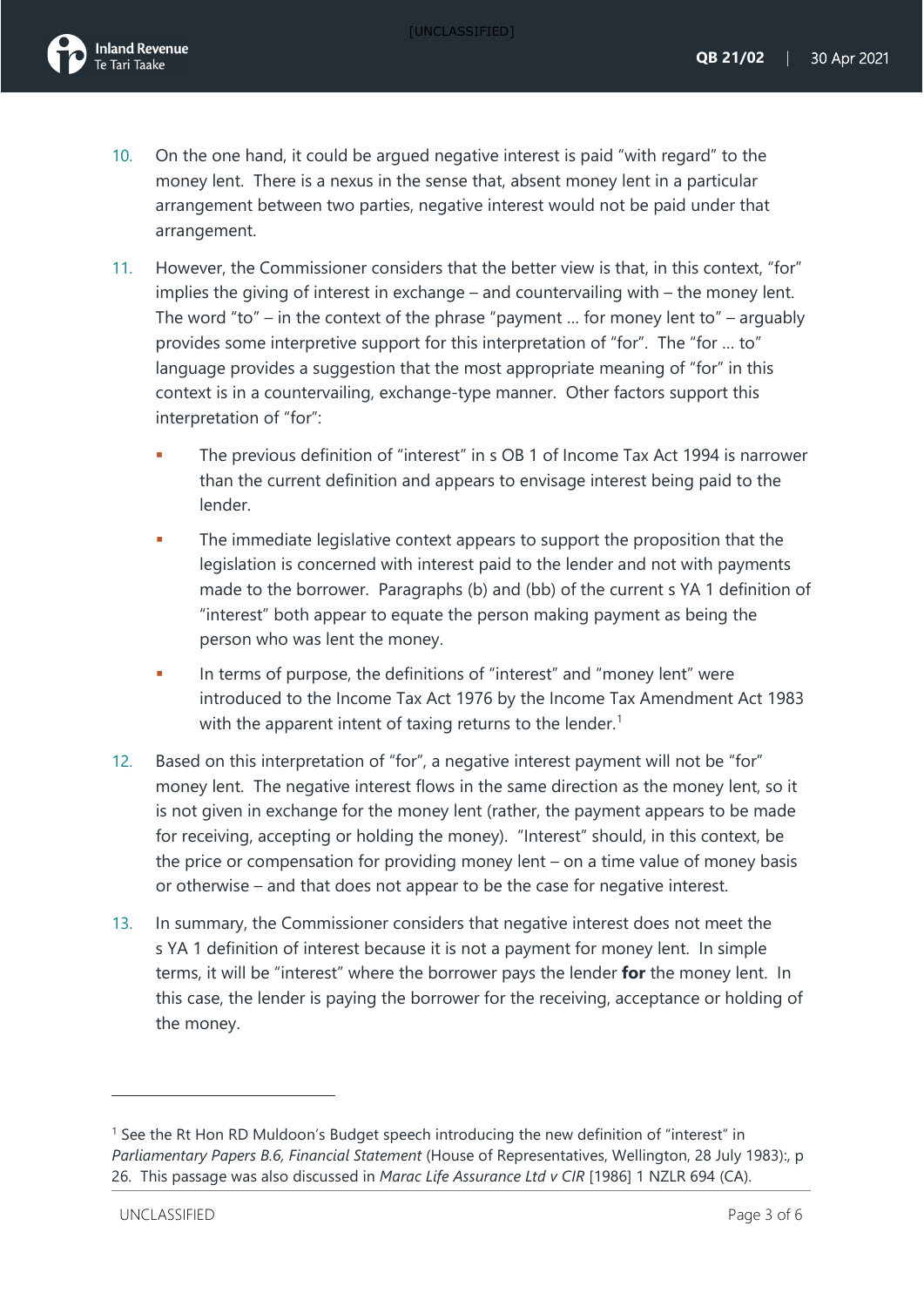#### RWT and NRWT will not apply

14. Negative interest will not be resident passive income or non-resident passive income and subject to RWT and NRWT. Negative interest payments will still be subject to income tax but there is no withholding requirement on such payments. A further consequence of this conclusion is that the reporting requirements on banks and financial institutions for interest do not apply to negative interest payments.

## Examples

#### **EXAMPLE 1 - RWT treatment where a financial institution is party to a negative interest transaction**

XYZ Regional Finance Ltd (XYZ) is a small sized financial institution based in New Zealand. It is involved in wholesale banking (that is, lending between banks and financial institutions) and retail banking (that is, financial services provided to customers and individuals).

As part of its banking requirements XYZ is required to deposit surplus funds overnight with one of the main registered banks. In normal circumstances XYZ will receive interest (at positive interest rates) less any applicable RWT or NRWT. XYZ wants to know whether there will be withholding taxes if the Reserve Bank introduces a negative official cash rate that flows into the wholesale lending market. In this scenario, XYZ expects it would be charged interest from the large national banks at -0.25% for its overnight deposits. This would mean XYZ depositing the money and the bank charging XYZ negative interest in return for XYZ depositing the money.

Notwithstanding that the registered bank may have a certificate of exemption from RWT, withholding would not apply because the negative interest is not resident passive income (so is not subject to RWT) because it cannot be said to be interest **for** money lent. XYZ advances the money lent to the registered bank, and the negative interest is not provided "for" the money lent as it is not provided from the registered bank (the borrower) to XYZ (the lender).

The negative interest payment received by the registered bank will still be subject to income tax but XYZ has no withholding requirement because the RWT rules will not apply.

#### **EXAMPLE 2 - RWT treatment for a loan to a company**

The nature of Company A's business is that, from time to time, it needs to borrow funds to meet its immediate day-to-day cashflow requirements. It has a loan facility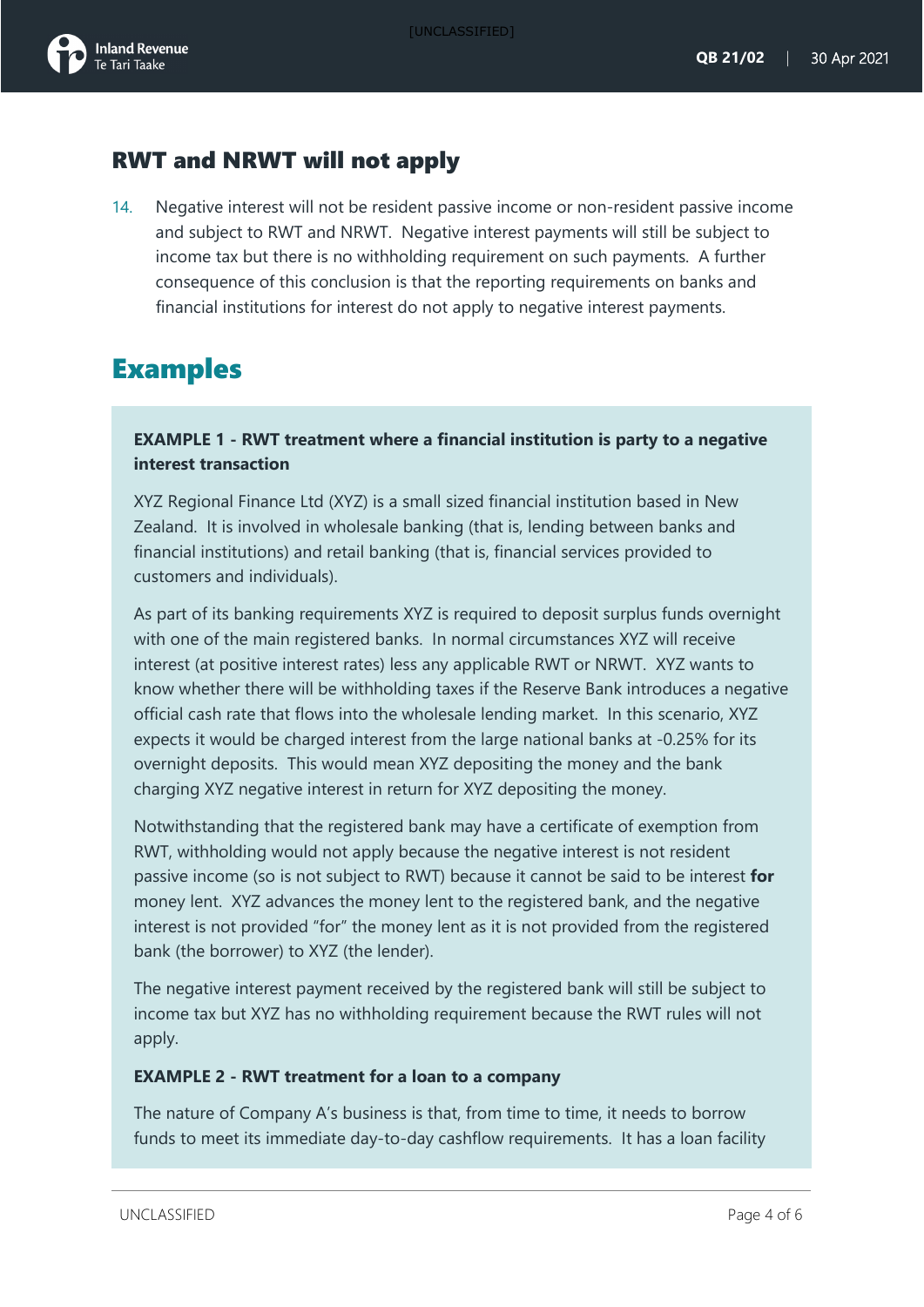with Company B for this purpose (Company B has an exemption certificate but Company A does not). The longstanding agreement between the companies is that Company A pays a rate of interest that is 0.25% higher than the Official Cash Rate. In the event of a negative OCR there is a possibility that there will be a negative interest rate and the companies want to know whether withholding will apply.

There is no withholding. Negative interest is not an amount paid in return for the money lent – it is Company B (the lender), rather than Company A (the borrower), that is making the payment. Consequently, negative interest is not resident passive income and is not subject to withholding (although it will still be taxable).

## References

#### Legislative references

Income Tax Act 1976 Income Tax Act 1994, s OB 1 ("interest") Income Tax Act 2007, subparts RE (s RE 2) and RF (s RF 2), s YA 1 ("interest", "money lent") Income Tax Amendment Act 1983

### Case references

*Marac Life Assurance Ltd v CIR* [1986] 1 NZLR 694 (CA). *Wilson & Horton v CIR* (1995) 17 NZTC 12,325 (CA).

#### Other references

*Concise Oxford Dictionary* (12th ed, Oxford University Press, 2011).

Rt Hon RD Muldoon, Budget speech introducing the new definition of 'interest', *Parliamentary Papers B.6, Financial Statement* (House of Representatives, Wellington, 28 July 1983): p 26.